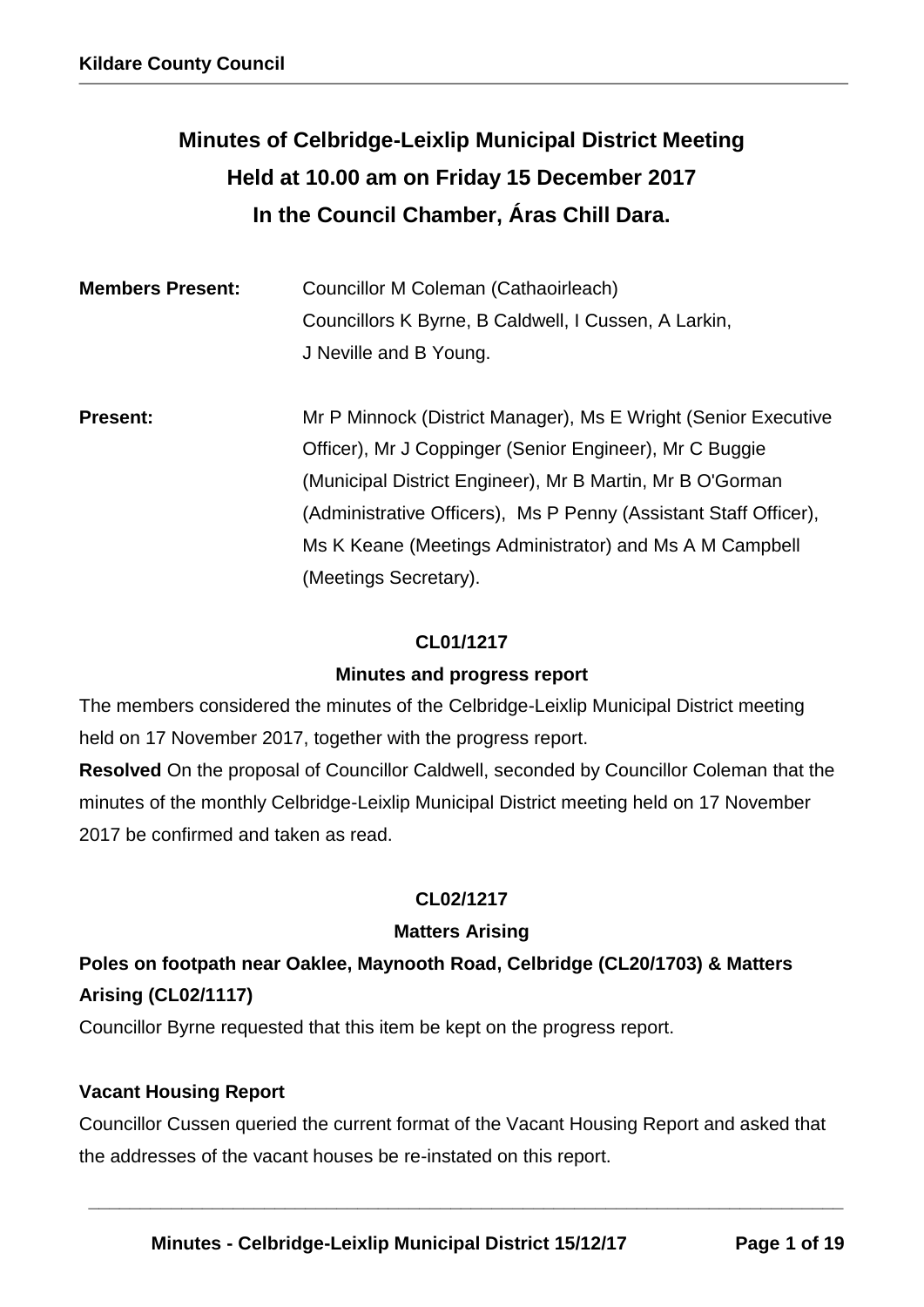Councillors Caldwell and Larkin agreed and expressed their concern at the time taken to turn around houses from vacancy to allocation.

#### **Preparation of a Character Statement for Leixlip (CL24/1117)**

Councillor Cussen noted that there was no timeframe provided on the progress report for a Character Statement which had been requested at the November meeting and she requested a response.

#### **Initiation of Section 55 in respect of a property in Leixlip (CL23/1117)**

Councillor Cussen noted that the Architectural Conservation Officer is presently trying to research the special historic, social and cultural interest character of this property and suggested that he contact the former Curator of the National Museum, Mr Michael Kenny for this purpose.

#### **Notification of residents in respect of the Senior Alert Scheme (CL29/1117)**

Councillor Cussen requested that the members be included on the Public Participation Network (PPN) mailing list.

#### **Site map with names of deceased displayed at gate of Confey graveyard (CL27/1701)**

Councillor Caldwell referred to a voluntary cemetery committee in Confey that had been disbanded and suggested that they be contacted and they may be able to assist the Environment Department in this work.

#### **Bus service on Easton Road**

In response to questions from Councillor Caldwell and Councillor Young, Ms Wright informed the members that the Director of Service for Roads, Transportation and Public Safety extended an invitation to the National Transport Authority (NTA) to meet with the members of the Celbridge-Leixlip, Maynooth and Naas Municipal Districts to discuss the proposed strategic bus plan for the greater Dublin area and said that it was hoped that a date for this meeting could be confirmed at a meeting that is scheduled to be held with NTA and Kildare County Council on the 20 December. Ms Wright suggested that the members could raise their concerns with the bus service on the Easton Road for discussion at this meeting.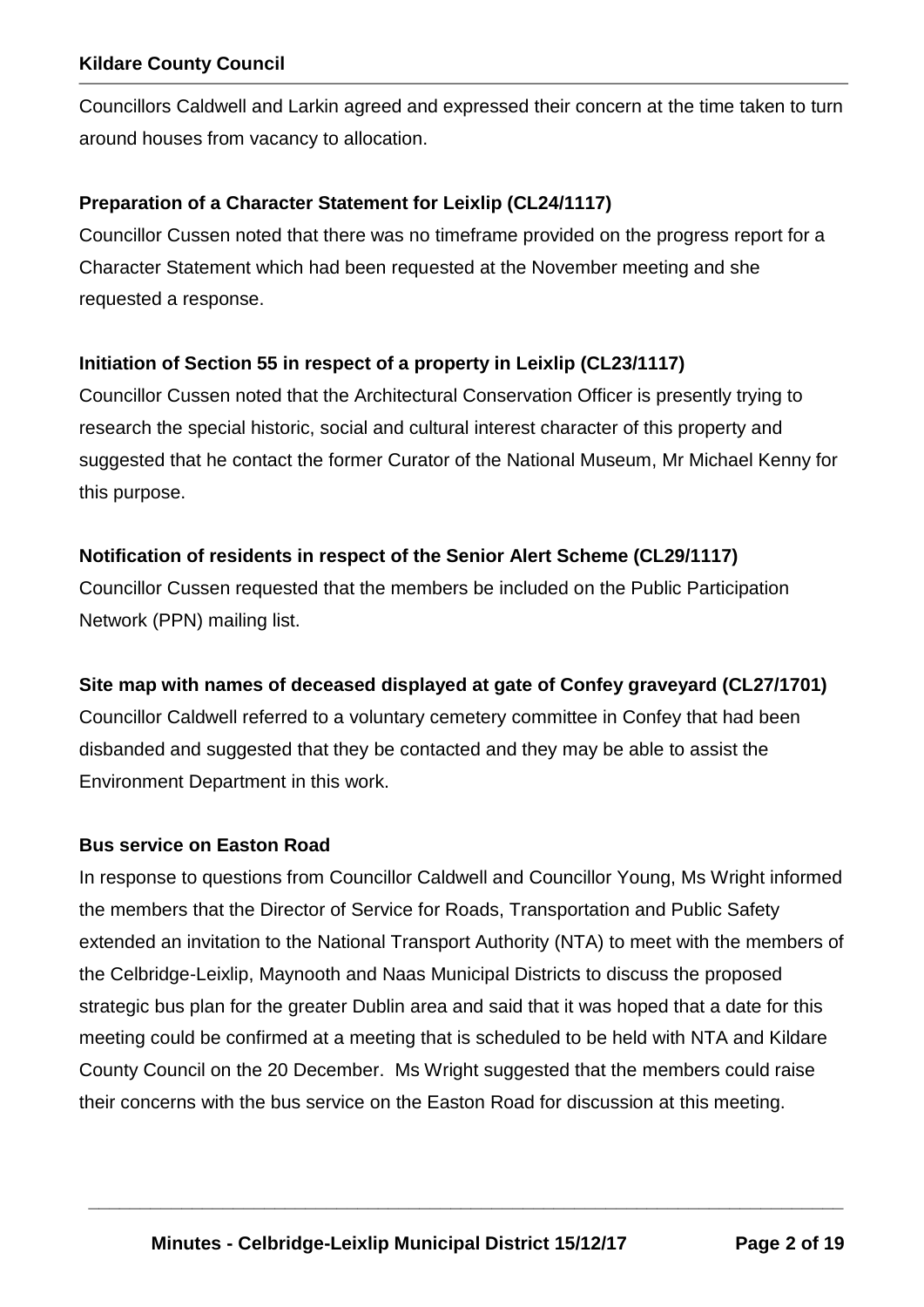#### **Owners of vacant land at Scoil Uí Dhálaigh (CL32/0417)**

Councillor Larkin stated that he had been asked to provide a map but the council should have access to a map of these lands and suggested that a search should be carried out to provide same.

#### **Taking in charge of street lighting outside the Ryevale Tavern (CL16/1610)**

Councillor Caldwell stated that the members had submitted a request last year that the street lighting outside the Ryevale Tavern be taken in charge and this had not happened. He confirmed the area was very dark and dangerous and compounded now as the lights on the bridge were not working and he asked that this issue be progressed.

The Cathaoirleach, with the agreement of the members, took item number 12 on the agenda at this point in the meeting.

#### **CL03/1217**

#### **Request for detailed update on second river crossing for Celbridge**

The members considered the following question in the name of Councillor Cussen. Can the members be issued with a detailed update on the second river crossing for Celbridge?

A report was received from the Roads, Transportation and Public Safety Department informing the members that a request for a quotation to prepare the required Multi Criteria Analysis (MCA) for the second bridge crossing was under preparation. The completed MCA, which will set out the preliminary business case for a second river crossing in Celbridge, will then be forwarded to the Department of Transport for consideration.

Mr Coppinger informed the members that following on from a representation made by a T.D., the Department of Transport invited the council to make a submission on a second river crossing in Celbridge. The council commissioned a consultant with funding under the public spending code to make this submission. The consultant recommended the provision of a second bridge for the purpose of alleviating traffic congestion in the town.

Mr Coppinger stated that since then, the primary reason for installing this bridge would now be to provide access for housing and the secondary reason would be to alleviate traffic congestion. Mr Coppinger stated that originally it was planned that the second crossing was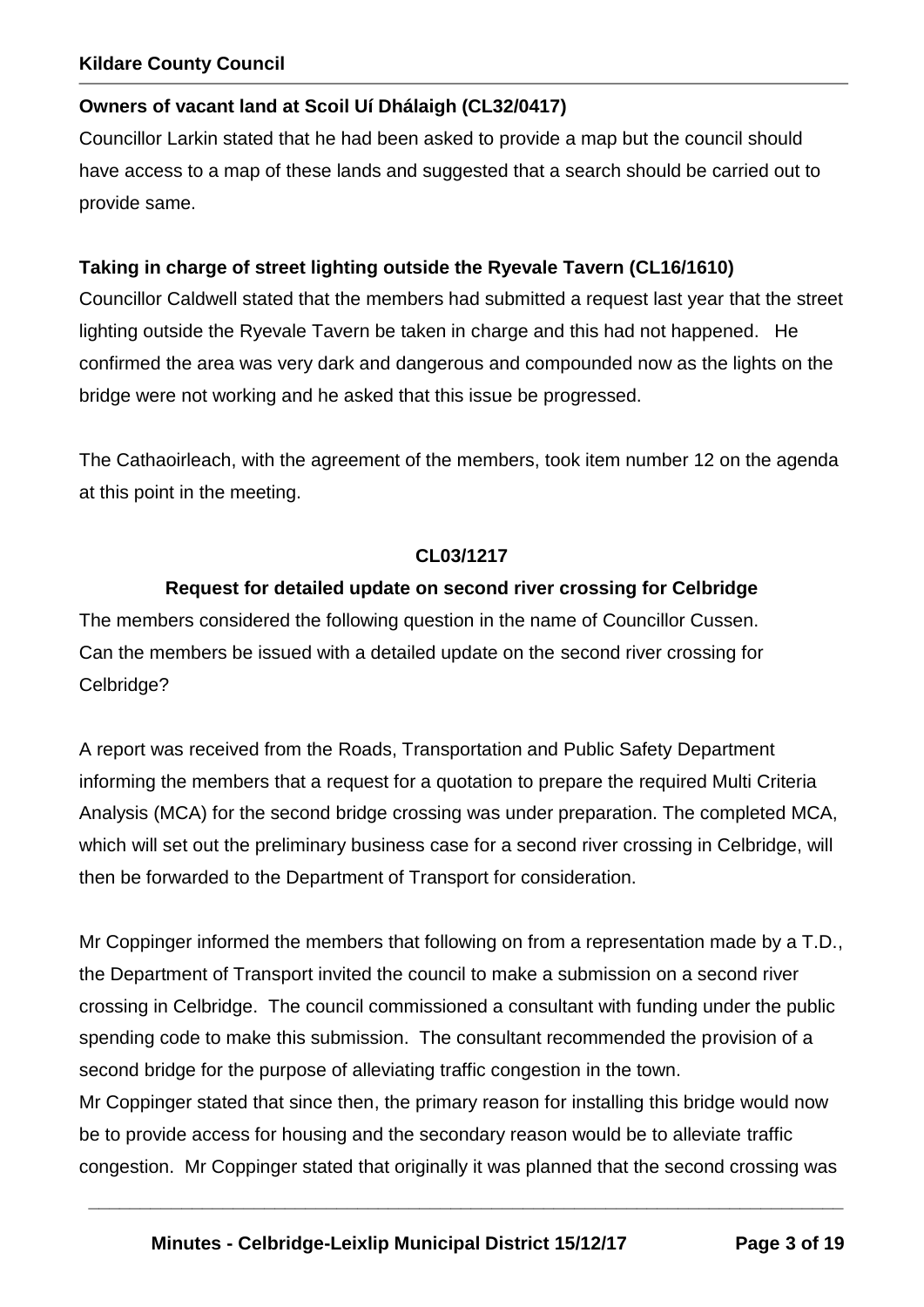to be placed downstream of the existing bridge but this was not feasible and the bridge would have to be placed upstream.

Mr Coppinger informed the members that the council had requested a quotation from the original consultant which was very expensive but they had decided to proceed and have a business case drawn up which would be submitted to the Department of Transport.

In response to Councillor Cussen's question, Mr Coppinger stated that in his opinion the project would go no further because the council had already secured 70-80% of the national funding for these type of projects i.e. the Sallins Bye Pass and the Athy Distributor Road and there were other counties who were awaiting funding for their projects. Mr Coppinger stated that this project was lower down on the list of priorities behind projects such as the Southern Distributor project.

In response to Councillor Cussen's question, Mr Coppinger confirmed that the National Transport Authority (NTA) had appointed a consultant to carry out a feasibility study on potential options for pedestrians and cyclists crossing the Liffey Bridge. Mr Coppinger stated he would request that the National Transport Authority circulate a copy of the consultant's report to the members when available.

The report was noted.

The Cathaoirleach, with the agreement of the members, took item number 3 on the agenda at this point in the meeting.

#### **CL04/1217**

#### **Receipt of Deputation from Tea Lane Graveyard Committee**

The Cathaoirleach welcomed Ms Breda Konstantin and Mr Alan Byrne from the Tea Lane Graveyard Committee to the meeting.

Ms Konstantin stated that on behalf of the Tea Lane Graveyard Committee she wished to thank the members of the Celbridge-Leixlip Municipal District for their on-going support for the restoration of Tea Lane graveyard. As a result of this support the graveyard was now much improved, open seven days a week and was visited by many including regular school tours. The Maunsell Chapel, which was a ruin, is now used by local groups, stating that without the Local Property Tax (LPT) funding this work would not have been possible. Ms Konstantin stated that the committee wished to thank Kildare County Council and in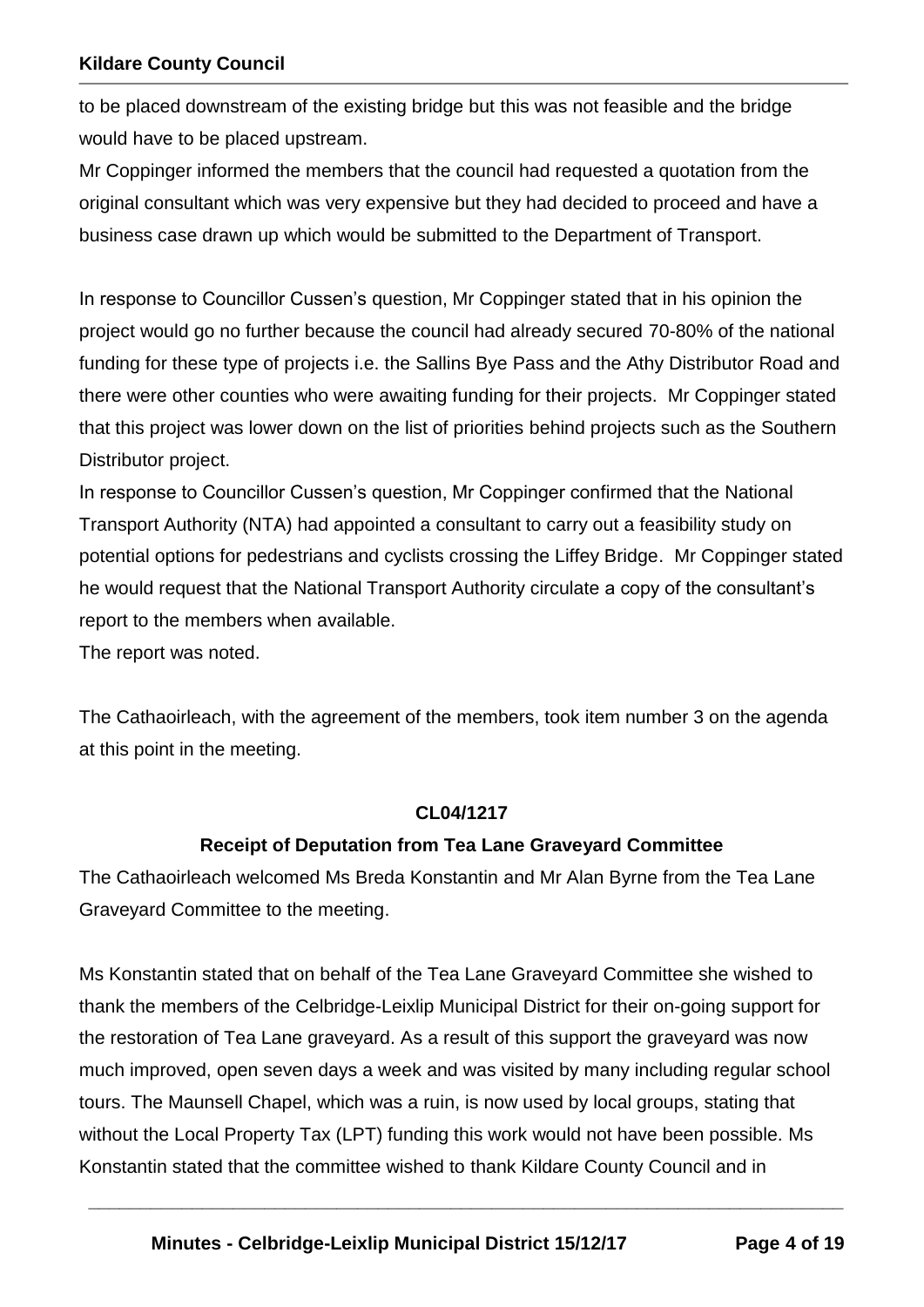particular the Heritage Officer, Bridget Loughlin who had been guiding this project from the start. Ms Konstantin informed the members that Architects Blackwood Associates, recommended by the Conservation Office at Kildare County Council, were engaged at Tea Lane, who prioritize the work and have indicated that the Henry Grattan Vault was now a priority. The works have been costed at  $\epsilon$ 18,000 and she stated that it would be a great shame if under their watch the vault was allowed to fall into further disrepair. Many Celbridge residents pride themselves on their historic heritage such as the Swift, Guinness and Grattan connections, which are central to the tourism potential and every effort should be made to ensure the sites and structure associated with these key figures in Celbridge are well maintained in line with the objectives in the County Development Plan and Local Area Plan. Ms Konstantin stated that they were requesting the support of the Celbridge-Leixlip Municipal District to ensure that funding was made available so that the vault is made good for future generations. Ms Konstantin thanked the members for their time and attention.

Councillor Caldwell thanked Ms Konstantin and Mr Byrne and stated the importance of the LPT funding and how it could be used to good effect such as in this project.

Councillor Cussen stated that it was fantastic to see the work that was being carried out by the committee and it was great to have this area opened up for use to the community.

Councillor Byrne thanked the committee and congratulated them on the brochure they had produced which had been circulated to the members for their information at the meeting.

Councillor Coleman thanked Ms Konstantin, Mr Byrne and the committee for their great work and all the hours of hard work that they had invested in these projects.

#### **CL05/1217**

#### **Schedule of Municipal District Road Works**

The Municipal District Engineer gave a comprehensive update to the members on the municipal district road works in the Celbridge-Leixlip Municipal District informing the members that most projects were completed at this point in the year. The Municipal District Engineer stated that the Easton Park entrance was at the design stage and a discussion would be held with the residents and a Section 38 was required for the traffic calming project on the Clane Road, Celbridge, it was hoped that this would go for public consultation in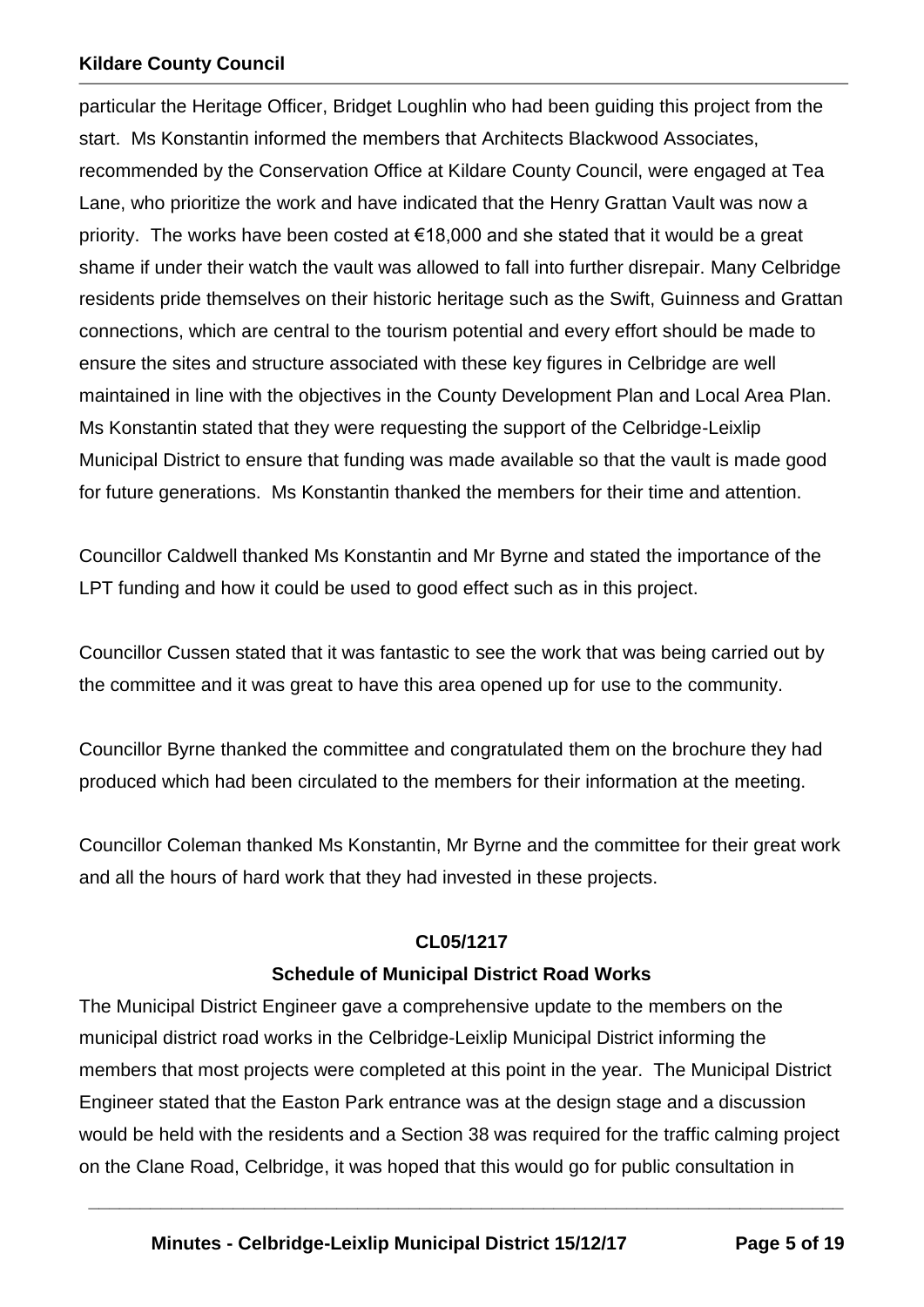January and the footpaths in Leixlip were at the design stage. The Municipal District Engineer informed the members that the last project was the footpath and bus stop at Killeenlea and this had been sprayed for Japanese Knotweed and it was hoped to proceed with this project in March.

The Cathaoirleach thanked the Municipal District Engineer and all the staff of the Maynooth Municipal District Office for all their hard work during the year and he wished them all a very Happy Christmas.

#### **CL06/1217**

## **Approval of Transfer of unspent 2017 LPT funds into 2018**

The members considered the transfer of unspent 2017 Local Property Tax funds into 2018. **Resolved** on the proposal of Councillor Larkin, seconded by Councillor Caldwell, with the agreement of all the members that all unspent 2017 Local Property Tax funding be transferred into 2018.

#### **CL07/1217**

## **Consideration of LPT projects for 2018**

The members considered the report of proposed Local Property Tax projects for 2018 which had been circulated to them for approval. (appendix C/L LPT 2018 attached) **Resolved** on the proposal of Councillor Larkin, seconded by Councillor Coleman, with the agreement of all the members that the proposed Local Property Tax projects for 2018, as attached, be approved.

#### **CL08/1217**

## **Details of recent flooding on Ardclough Road and Hazelhatch**

The members considered the following motion in the name of Councillor Cussen. That the members are provided with details in respect of any recent flooding at the following locations, and the outcome of investigations to date i.e. Ardclough Road Local Authority site; Hazelhatch.

**\_\_\_\_\_\_\_\_\_\_\_\_\_\_\_\_\_\_\_\_\_\_\_\_\_\_\_\_\_\_\_\_\_\_\_\_\_\_\_\_\_\_\_\_\_\_\_\_\_\_\_\_\_\_\_\_\_\_\_\_\_\_\_\_\_\_\_\_\_\_\_\_\_** 

The motion was proposed by Councillor Cussen, seconded by Councillor Coleman.

A report was received from the Housing Department informing the members that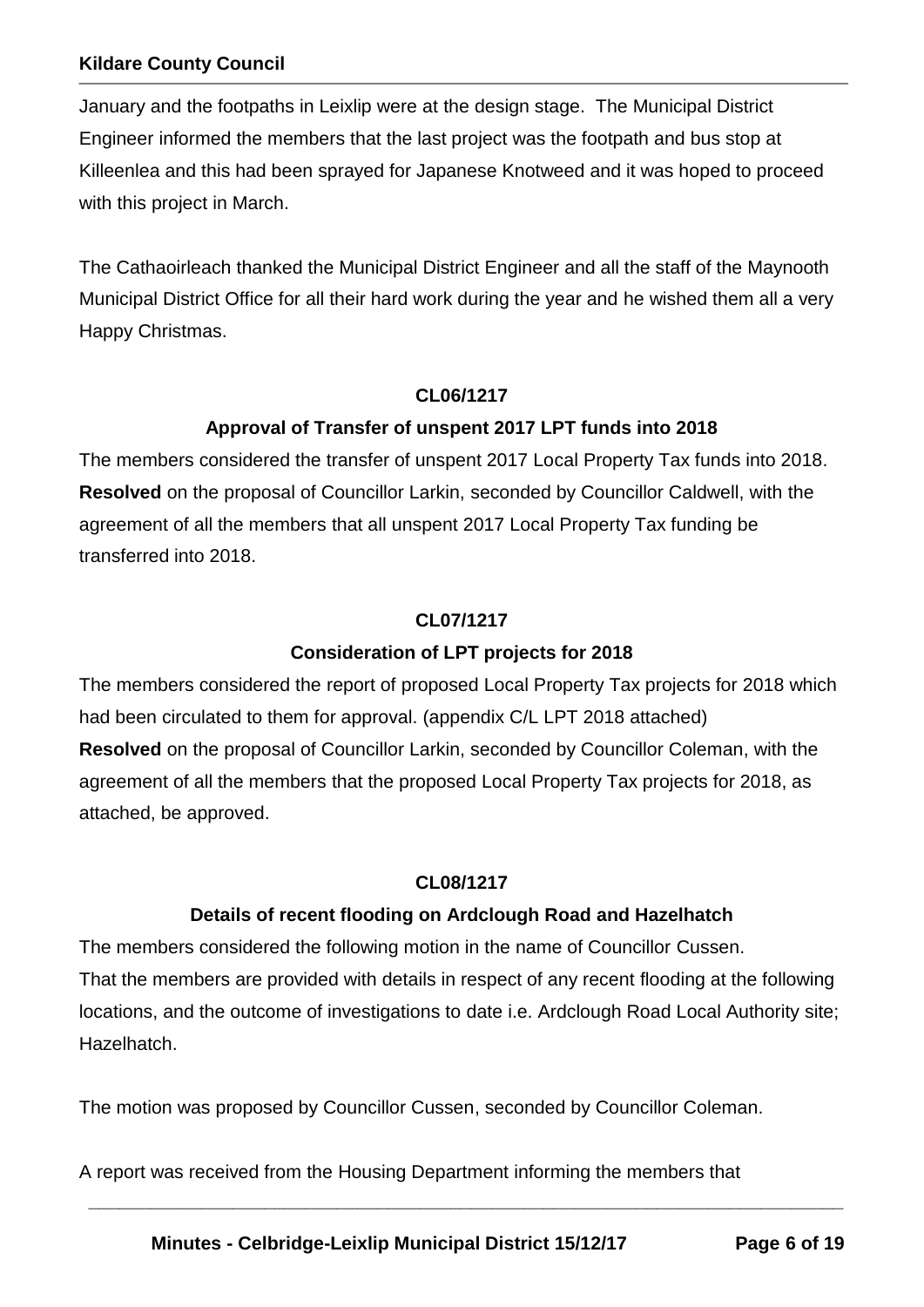#### Ardclough Road, Celbridge

The Housing Department are undertaking a site specific flood risk assessment which will determine the extent of potential development on the area zoned for housing at this site. Hazelhatch Road, Celbridge

Kildare County Council had been in contact with RPS Consultants who conducted the Flooding Analysis included in the Celbridge Local Area Plan (LAP). The results of these studies indicated that the Hazelhatch road site was susceptible to flooding but the exact cause was not determined. Further analysis was required. The Office of Public Works (OPW) who fund these studies are awaiting approval to proceed. Until those studies were carried out, the full development potential of the site cannot be determined.

Councillor Cussen stated that she was not happy with this report as her motion had referred to the recent flooding which happened mid November. The Municipal District Engineer stated the two sites referred to in the motion were off-road sites hence why the Housing Department had reported on them.

In response to a question from Councillor Cussen, the Municipal District Engineer stated that a technical meeting to look at recent flooding issues had been scheduled for early January and he agreed to raise these issues at that meeting and report back to the members at their municipal district meeting in January.

Councillor Cussen stated that land at risk of flooding should not be built on if there is suitable alternative land.

In response to Councillor Cussen's question, the Municipal District Engineer stated that any housing development would have to go through due process including flood risk assessment in the Planning Department.

**Resolved** on the proposal of Councillor Cussen, seconded by Councillor Coleman that the Municipal District Engineer raise these issues at the technical meeting to look at recent flooding issues which had been scheduled for early January and report back to the members at their municipal district meeting in January.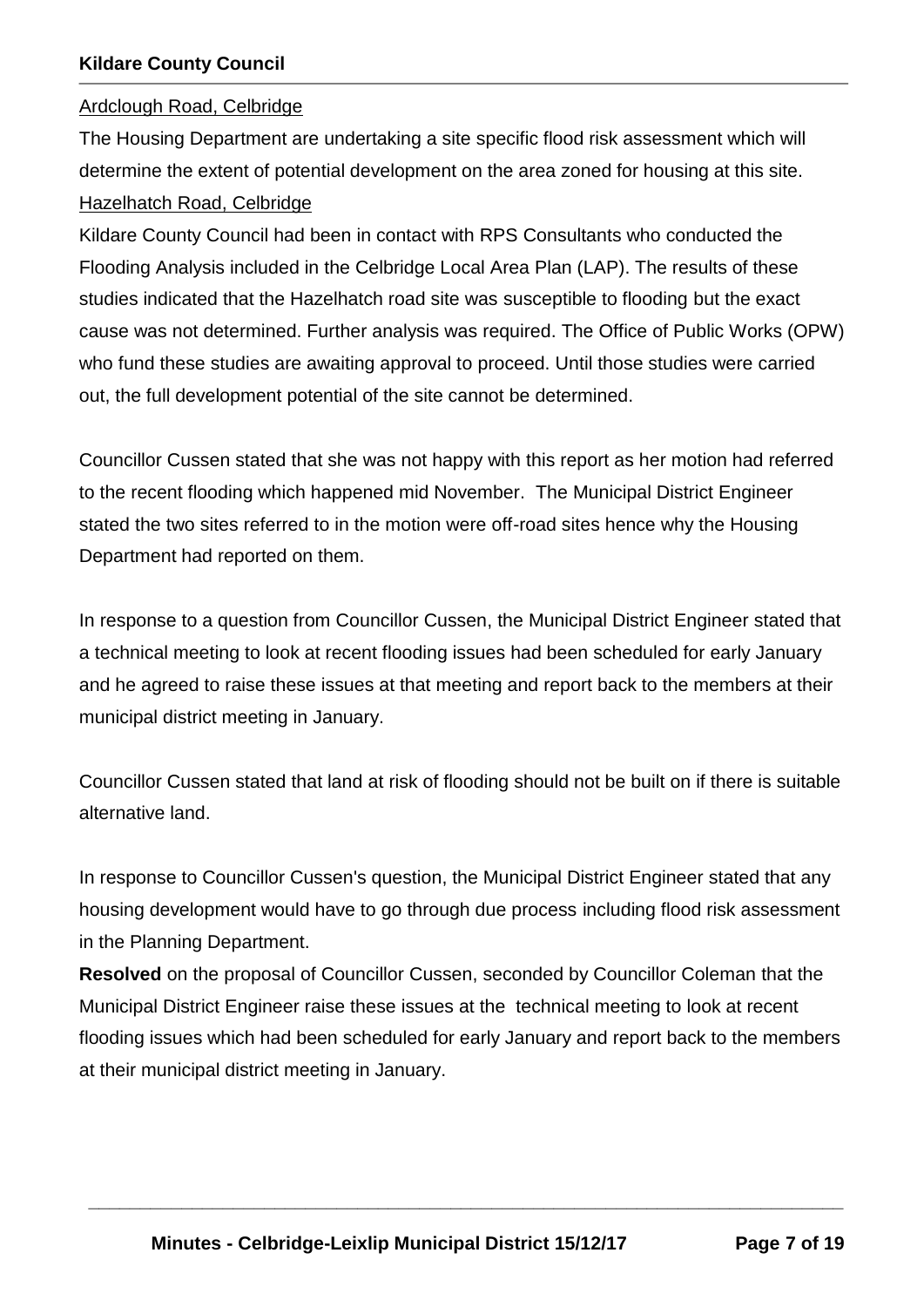#### **CL09/1217**

## **Update from Airtricity on procedure for identifying streetlights out of order**

The members considered the following motion in the name of Councillor Caldwell. That the council get an update from Airtricity regarding their procedure for identifying streetlights that are out of order in the Celbridge-Leixlip Municipal District.

The motion was proposed by Councillor Caldwell, seconded by Councillor Coleman.

A report was received from the Roads, Transportation and Public Safety Department informing the members that faulty street lights were identified either by the Airtricity night patrol van that was in operation 5 nights per week in Kildare or by members of the public reporting faults to either their online fault report site at [www.airtricitysolutions.com](http://www.airtricitysolutions.com/) or by calling the street lighting fault line on 1850 372772 or 1800 372772. Street lighting faults that involve simple component replacement were predominantly repaired within 10 working days. Non standard street lighting faults or energy supply faults that required the attendance of ESB Networks generally take longer.

Councillor Caldwell stated that he had only seen the Airtricity night patrol van once in the area, noting that these faults were not being identified as the report outlined as a number of lights that were not working for the last month were still not repaired. Councillor Caldwell stated that as Airtricity had been awarded the contract, they should ensure that these repairs were completed in a timely fashion.

Councillor Neville stated that he had tried to report lighting faults in Ryevale but this estate was not on the map on Airtricity's website so he had to place a phone call to report it, adding that not all estates were on their map and this needed addressing.

**Resolved** on the proposal of Councillor Caldwell, seconded by Councillor Coleman that the report be noted.

## **CL10/1217**

**Clarification on free minutes of parking in council car parks in Leixlip and Celbridge** The members considered the following motion in the name of Councillor Caldwell. That the council makes it clear that the first ten minutes are free in their car parks in Leixlip and Celbridge.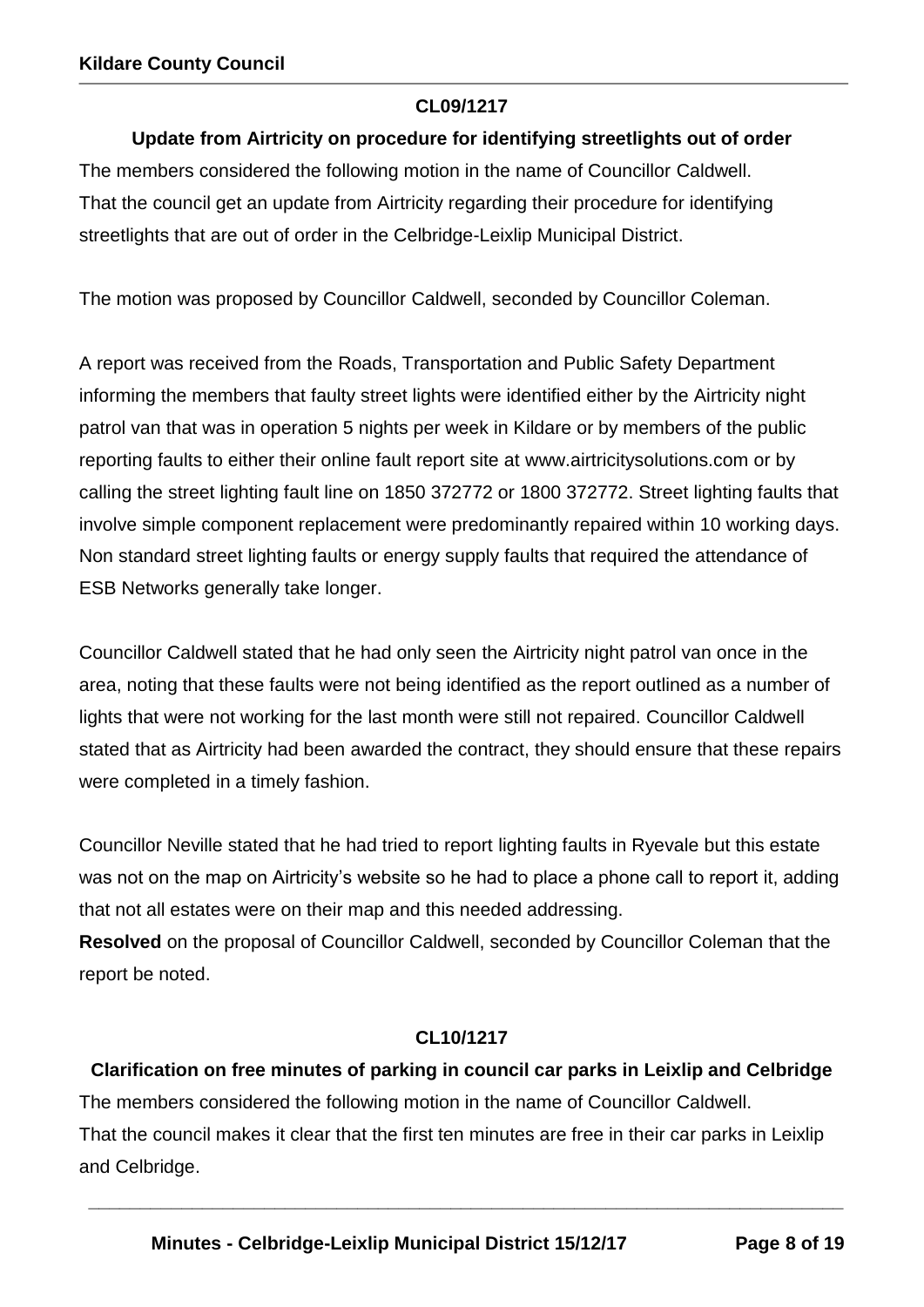The motion was proposed by Councillor Caldwell, seconded by Councillor Coleman.

A report was received from the Roads, Transportation and Public Safety Department informing the members that the following information is provided on Kildare County Council's website and on every parking meter in County Kildare: "A 15 minute observation period applies prior to the purchase of/ expiry of a valid pay and display ticket" . This information is provided in Irish and English languages.

Councillor Caldwell enquired if it was possible to enlarge these signs as people were not aware of this observation period.

Ms Wright informed the members that the best way to inform people was to display this information on every parking meter as was currently done, but they could not be enlarged as they were restricted by size when adding it to a machine.

**Resolved** on the proposal of Councillor Caldwell, seconded by Councillor Colman that the report be noted.

#### **CL11/1217**

#### **Restriction of parking at entrance to Ryemount Estate**

The members considered the following motion in the name of Councillor Neville. That consideration be given to making the exit safer at Ryemount by restricting the parking up the estate entrance.

The motion was proposed by Councillor Neville, seconded by Councillor Larkin.

A report was received from the Roads, Transportation and Public Safety Department informing the members that Ryemount is not in charge of Kildare County Council, however the Municipal District Engineer will investigate the parking issue at the entrance along the main road at Ryevale Lawns to ensure sight lines are not being affected. **Resolved** on the proposal of Councillor Neville, seconded by Councillor Larkin that the report be noted.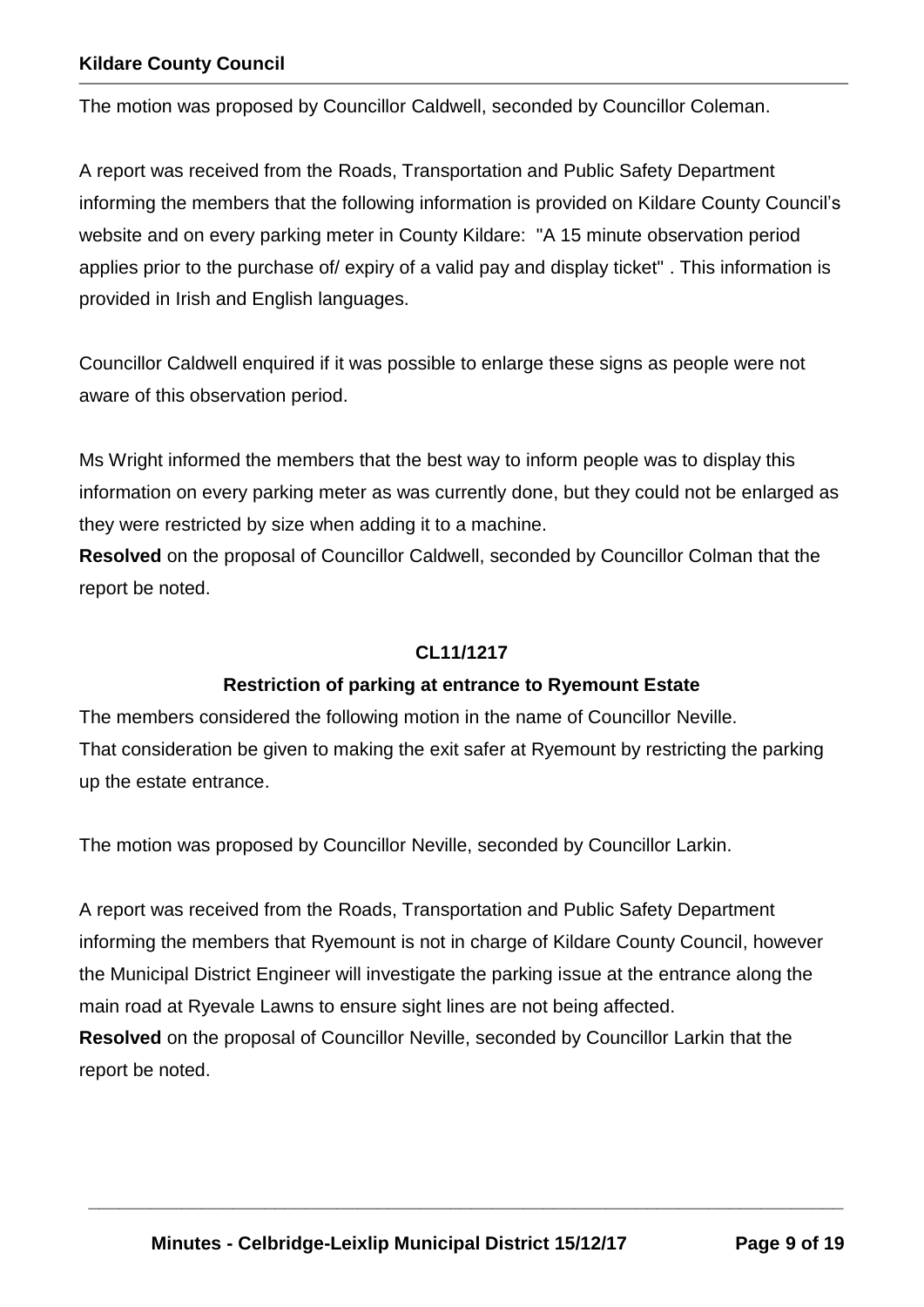#### **CL12/1217**

## **Update on request for lights at Ryevale/Squirrel Wood and lane/road beside Ryemount**

The members considered the following motion in the name of Councillor Neville. That an update be given on the request for lights at Ryevale/Squirrel Wood and the lane/road beside Ryemount.

The motion was proposed by Councillor Neville, seconded by Councillor Larkin. A report was received from the Roads, Transportation and Public Safety Department informing the members that the Public Lighting Section had visited the location of the requested new street lighting and assessed the request using the priority system within Kildare Lighting Infrastructure Priority Schedule (KLIPS). Lighting schemes were scored on various factors and placed within KLIPS according to that score. The lighting within KLIPS will be installed as and when funds become available and depending on where the request sits within KLIPS.

In response to Councillor Neville's question, Ms Wright stated that currently there was only one engineer looking after the whole county's public lighting and the Roads Section were seeking to obtain extra resources in this area. Ms Wright said that the intention was to provide an update to members on KLIPS for 2018, early in the New Year. **Resolved** on the proposal of Councillor Neville, seconded by Councillor Larkin that the report be noted.

#### **CL13/1217**

**Provision of Electrical Vehicle Public Charging Point on Main Street, Celbridge** The members considered the following motion in the name of Councillor Coleman. That provision be put in place for an "Electrical Vehicle Public Charging Point" during works on the under grounding of existing overhead cables on the Main Street, Celbridge.

The motion was proposed by Councillor Coleman, seconded by Councillor Caldwell.

A report was received from the Roads, Transportation and Public Safety Department informing the members that the Transportation and Public Safety Strategic Policy Committee SPC (2016) discussed the designation of on and off-street parking locations for electric vehicle charging. The SPC agreed to draft a policy for consideration to clarify issues in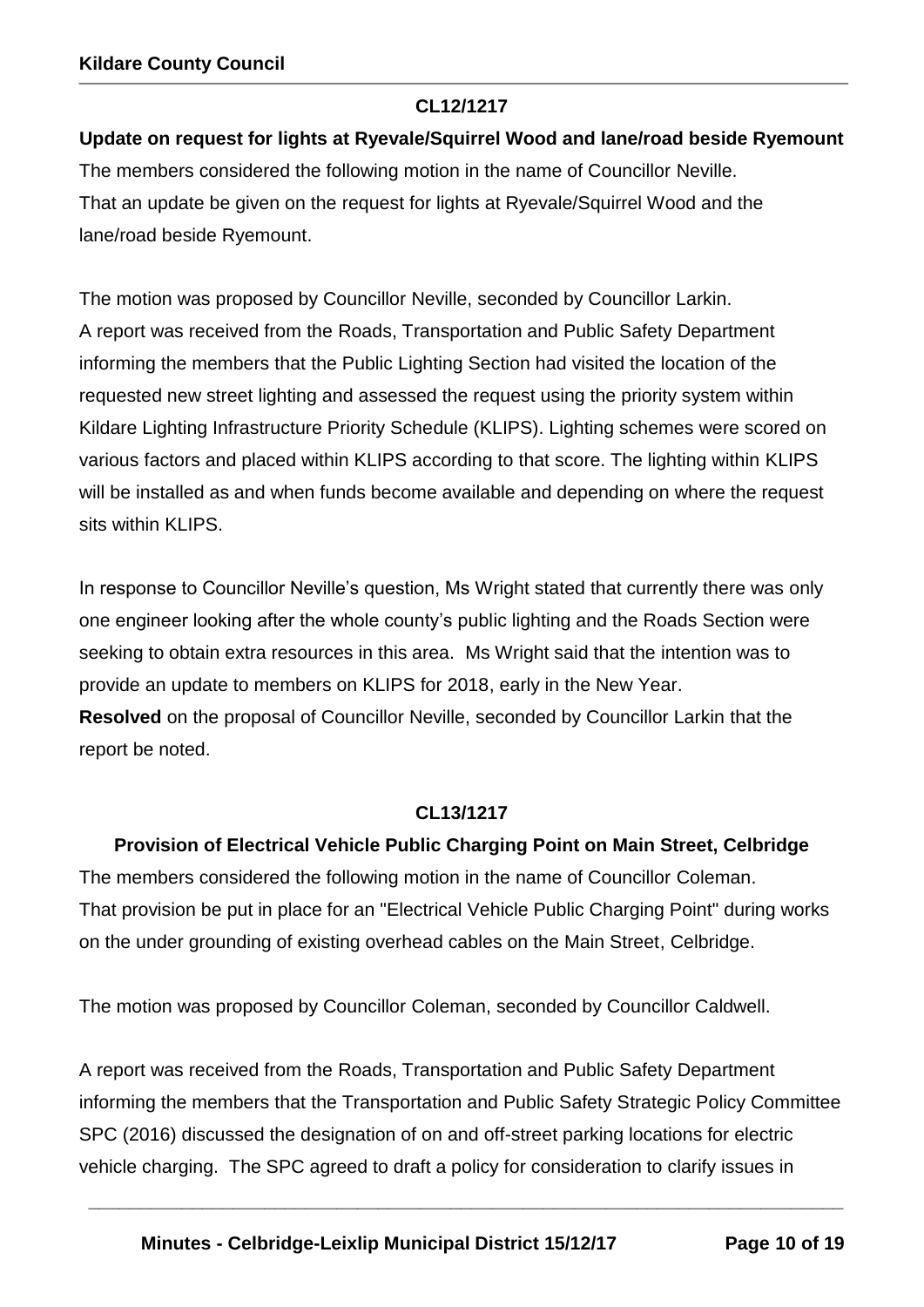relation to pay parking charges and enforcement where electric vehicles were parked but not charging etc. It is anticipated that this policy will be drafted and discussed by the SPC in 2018.

Councillor Coleman stated that he hoped that a decision could be made in advance of the under grounding of overhead cables in Celbridge.

Ms Wright informed the members that a policy needed to be put in place for the whole county, stating that there were many issues to be discussed in relation to these locations such as the loss of funding from pay parking through allocation of parking spaces on the Main Street for charging points where pay parking is not charged.

Mr Minnock stated that it was correct that this policy should be discussed at the SPC as there were many issues to be addressed as the numbers of vehicles requiring charging points would significantly increase over the coming years adding that the addition of these charging points to a main street could negatively impact on the aesthetics of the streetscape of towns.

Councillor Larkin suggested that perhaps provision for a charging point should only be made on the main street for a disabled user's vehicle and he cautioned the installation of charging points which were visibly unattractive as technology was currently being developed that could make these charging points redundant in the future.

**Resolved** on the proposal of Councillor Coleman, seconded by Councillor Caldwell that the report be noted.

#### **CL14/1217**

#### **Provision of extra pedestrian crossing at the bottom of Captains Hill**

The members considered the following question in the name of Councillor Caldwell. Can an update be provided on the issue of an extra pedestrian crossing at the bottom of Captains Hill, on the Dublin side of the Salmon Leap Bridge?

A report was received from the Roads, Transportation and Public Safety Department informing the members that this is being examined by TAAG (Technical Assessment and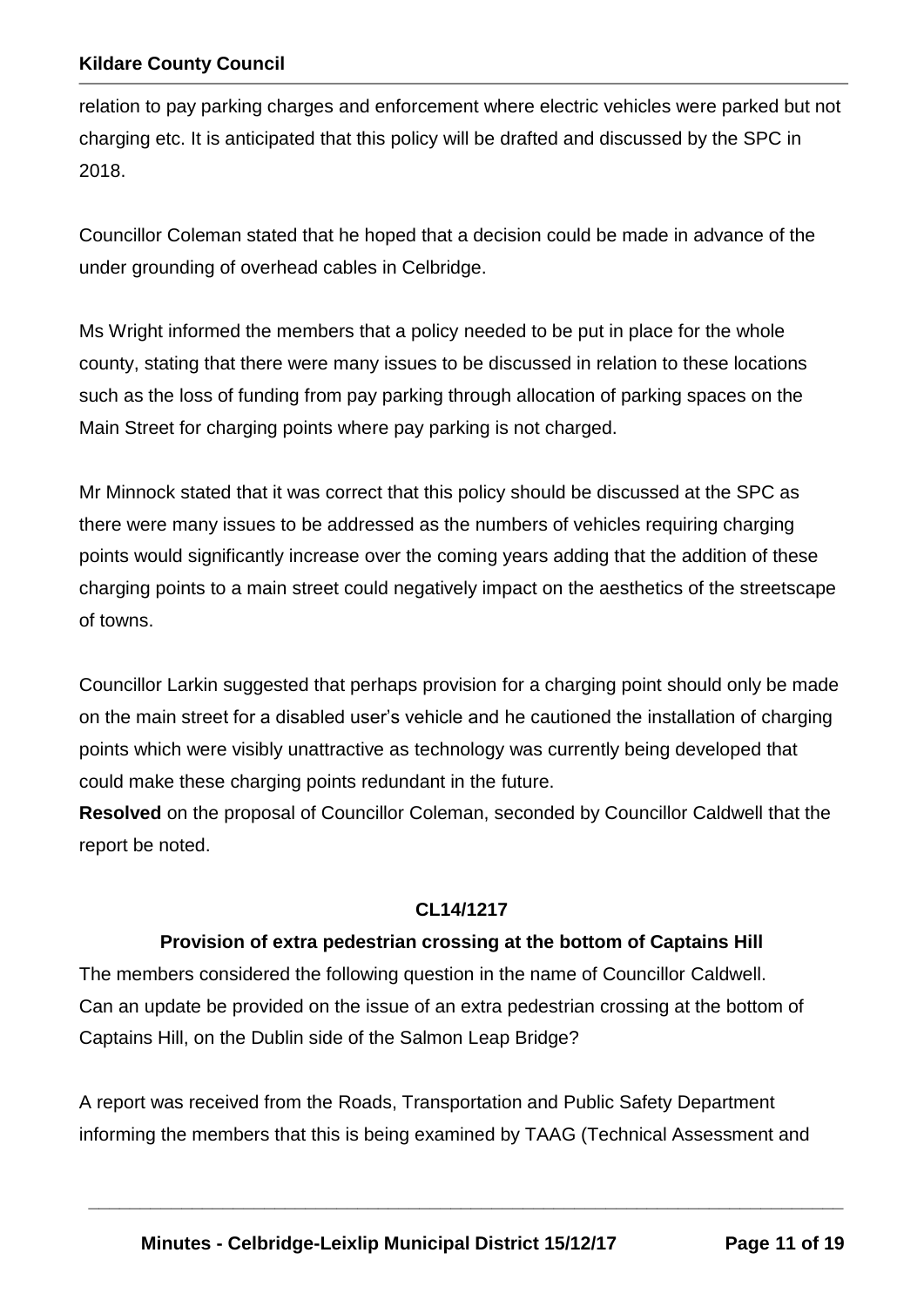Advisory Group). Following the completion of a technical assessment, the members will be updated through the TAAG progress report. The report was noted.

#### **CL15/1217**

#### **Repairs to the footpath at entrance to Ralph Square**

The members considered the following question in the name of Councillor Caldwell. Can repairs be carried out to the footpath at the entrance to Ralph Square? A report was received from the Roads, Transportation and Public Safety Department informing the members that the Municipal District Engineer would inspect this area and arrange for repairs to be carried out as required.

The report was noted.

#### **CL16/1217**

## **Request to Office of Public Works to extend fence at Ryevale Nursing Home** The members considered the following question in the name of Councillor Neville. Can the council ask the Office of Public Works to extend the metal fence at the Ryevale Nursing Home area on the estate side of the bank?

A report was received from the Environment Department informing the members that this matter would be brought to the attention of The Office of Public Works for consideration. The report was noted.

#### **CL17/1217**

## **Request for traffic survey at Ballymakealy Grove**

The members considered the following question in the name of Councillor Coleman. Can a traffic survey be carried out on Ballymakealy Grove towards the back of the estate and safety measures be put in place at this location for the safety of residents from speeding vehicles?

A report was received from the Roads, Transportation and Public Safety Department informing the members that the Municipal District Office would arrange a traffic survey as requested.

**\_\_\_\_\_\_\_\_\_\_\_\_\_\_\_\_\_\_\_\_\_\_\_\_\_\_\_\_\_\_\_\_\_\_\_\_\_\_\_\_\_\_\_\_\_\_\_\_\_\_\_\_\_\_\_\_\_\_\_\_\_\_\_\_\_\_\_\_\_\_\_\_\_** 

The report was noted.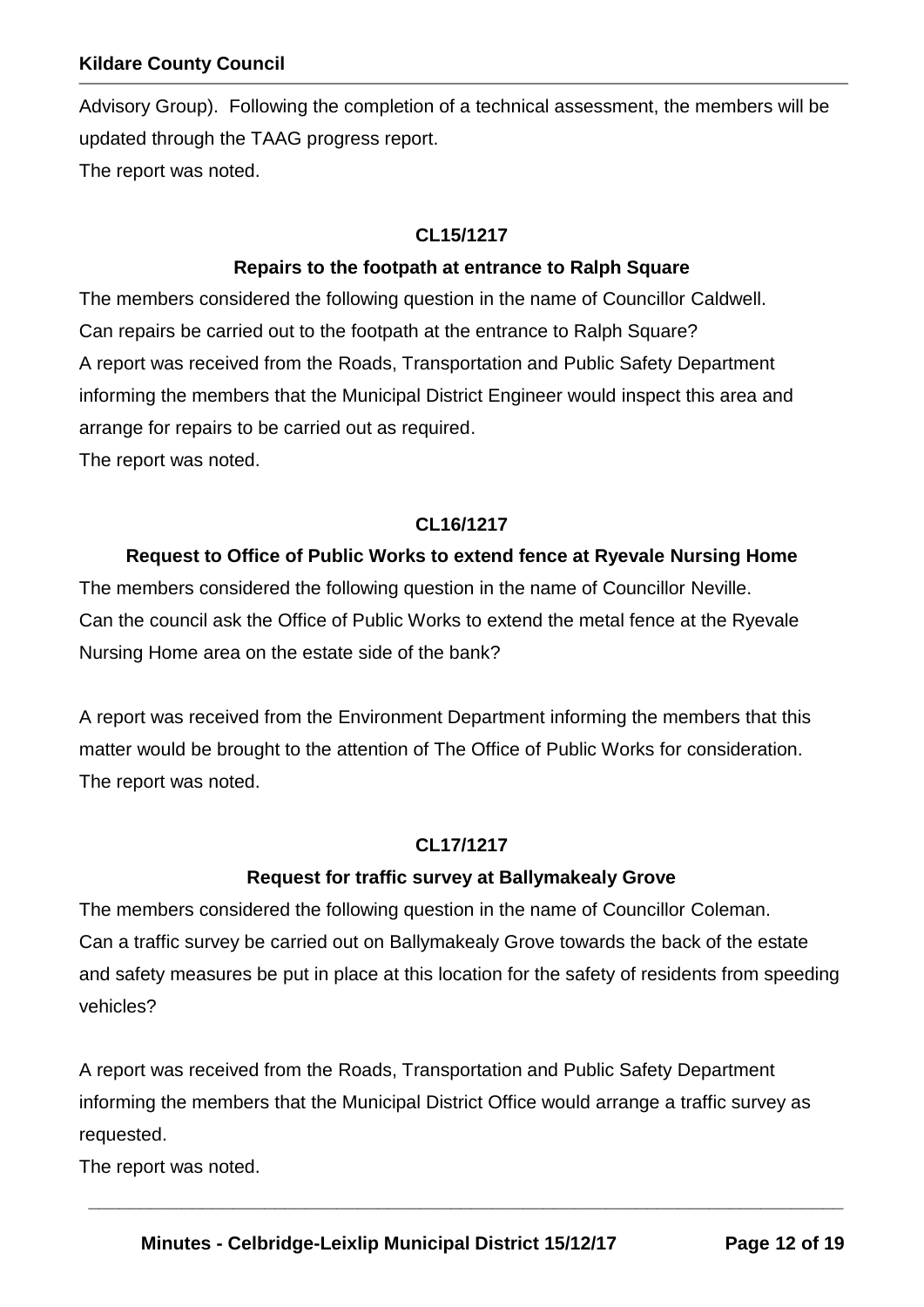#### **CL18/1217**

#### **Repairs to footpath in Riverforest Park**

The members considered the following question in the name of Councillor Coleman. Can repairs be carried out to the footpath at (location supplied) Riverforest Park?

A report was received from the Roads, Transportation and Public Safety Department informing the members that this footpath has been repaired. The report was noted.

#### **CL19/1217**

**Time frame for construction and completion of recycling centre on slip road to M4** The members considered the following question in the name of Councillor Byrne. Whilst welcoming the announcement for a recycling centre on the slip road to the M4, can this municipal district be advised as to the expected time frame for construction and completion of same?

A report was received from the Director of Service for Water Services and Environment informing the members that the council was currently trying to resolve funding aspects and, in this regard, is in discussions with the Department of Communications, Climate Action and Environment as well as the regional lead authority and also the private sector [in context of possible Public Private Partnership PPP]. When this matter had been resolved, a project timeline will be set out and presented to the municipal district. The report was noted.

## **CL20/1217**

## **Appointment of Litter Warden for Celbridge**

The members considered the following question in the name of Councillor Byrne. When will a Litter Warden be appointed for Celbridge given the amount of illegal dumping taking place particularly on the Oldtown Road where mattresses etc. are being dumped with impunity?

A report was received from the Environment Department informing the members that the council has carried out a review of the county litter warden team structure. A recruitment process for a number of Community Warden vacancies has commenced (closing date for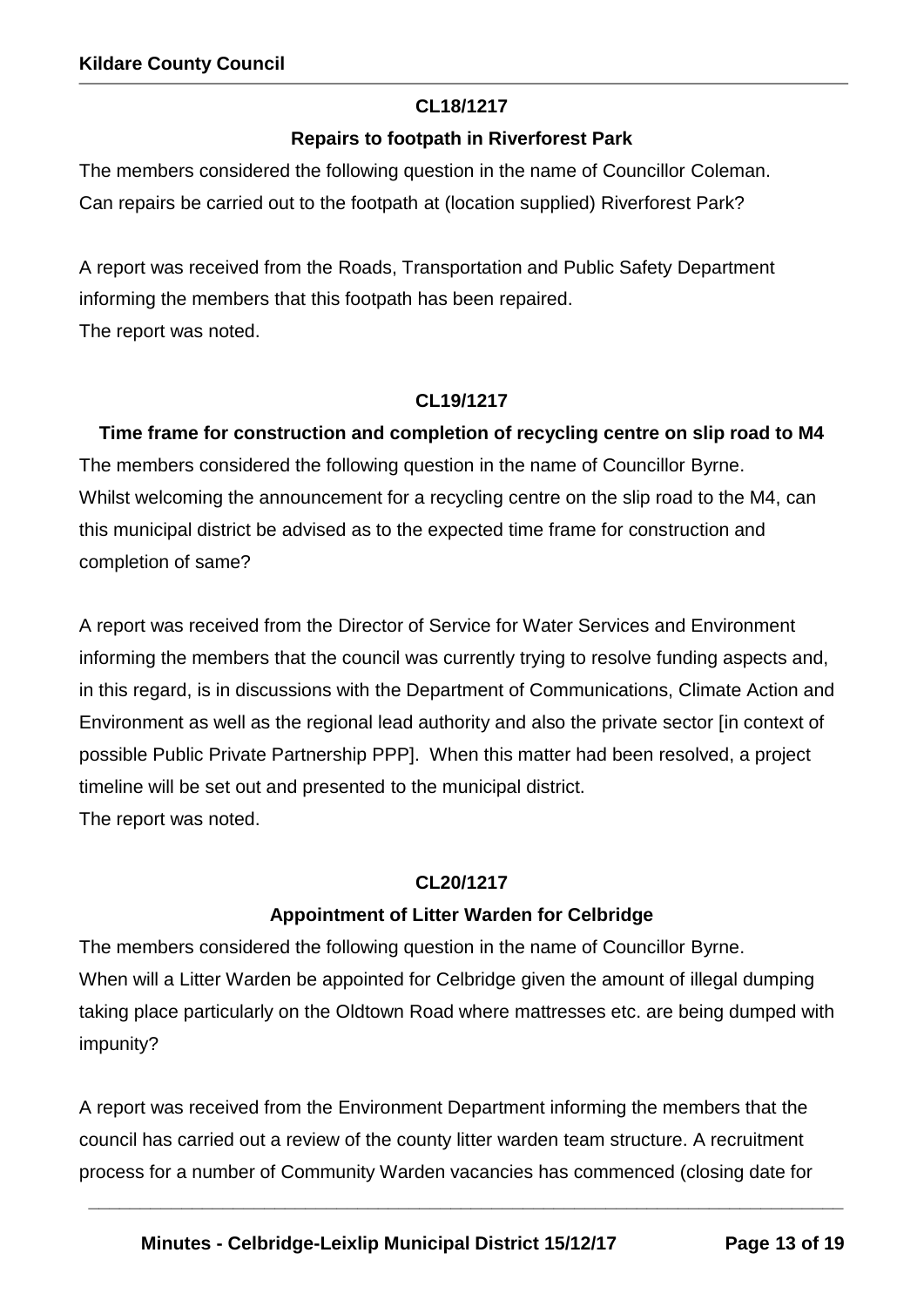applications- 20 December, 2017). Interim arrangements are in place to cover areas without a full-time local warden. Reports of illegal dumping and littering should be advised to the council's Litter Report Freephone 1800 243 143.

In response to Councillor Byrne's question, Mr O'Gorman stated that he would ask the Litter Warden to investigate if the car and mattress had been removed from this location. The report was noted.

## **CL21/1217**

#### **Provision of Christmas tree recycling in the Municipal District**

The members considered the following question in the name of Councillor Larkin. Can the council outline any Christmas tree recycling facility for the area?

A report was received from the Environment Department informing the members that Christmas tree recycling is being provided at the Maynooth Municipal District Depot on Leinster Street, Maynooth from Friday, 5 January until Saturday, 20 January, 2018.

Councillor Larkin thanked the Environment Department for the report and acknowledged that this was a fantastic facility which was provided to the municipal district by the council. The report was noted.

#### **CL22/1217**

#### **Taking in Charge of Hazelhatch Park, Celbridge**

The members considered the following motion in the name of Councillor Byrne. That urgent action is taken to have Hazelhatch Park, Celbridge taken in charge by the council.

The motion was proposed by Councillor Byrne, seconded by Councillor Caldwell.

A report was received from the Planning Department informing the members that the taking in charge of Hazelhatch Park cannot be considered by the council as there is a management company in place which maintains Hazelhatch Park privately. The residents had already been informed that this is the case.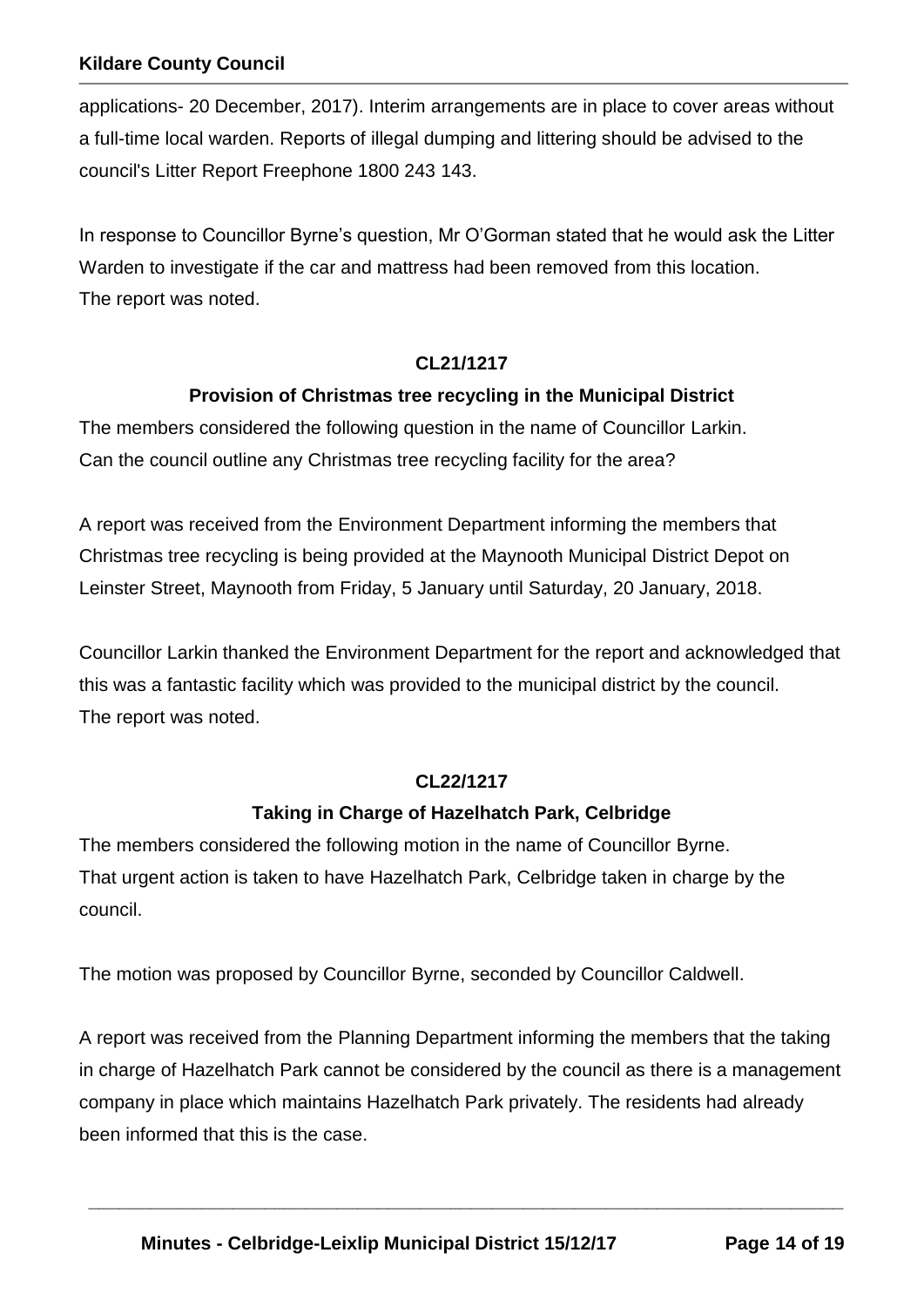**Resolved** on the proposal of Councillor Byrne, seconded by Councillor Caldwell that the report be noted.

#### **CL23/1217**

#### **Update for actions on the Leixlip Amenities Group/Leixlip Sports Campus**

The members considered the following motion in the name of Councillor Cussen. Following the meeting between members and Mr Minnock, District Manager, that the members be given an update to include a timeframe for actions on the Leixlip Amenities Group/Leixlip Sports Campus situation.

The motion was proposed by Councillor Cussen, seconded by Councillor Caldwell.

A report was received from the Corporate Services Department informing the members that the District Manager would report at the meeting.

In response to Councillor Cussen's request, Mr Minnock stated that an invitation would be issued to the chairpersons of the four groups involved to attend a meeting in the New Year. **Resolved** on the proposal of Councillor Cussen, seconded by Councillor Caldwell that the report be noted.

#### **CL24/1217**

#### **Tree pruning programme in Celbridge-Leixlip Municipal District**

The members considered the following motion in the name of Councillor Byrne. That the council now activate the tree pruning programme in the Celbridge-Leixlip Municipal District and that the items raised by the members in this regard are included in these works.

The motion was proposed by Councillor Byrne, seconded by Councillor Larkin.

A report was received from the Parks Department informing the members that tenders for tree works in the Celbridge-Leixlip Municipal District had been received and a contractor would be appointed before Christmas. A start date will be advised to members before the works commences which will be in the New Year.

The members requested that the list of works on the tree pruning programme in the Celbridge-Leixlip Municipal District be circulated to the members.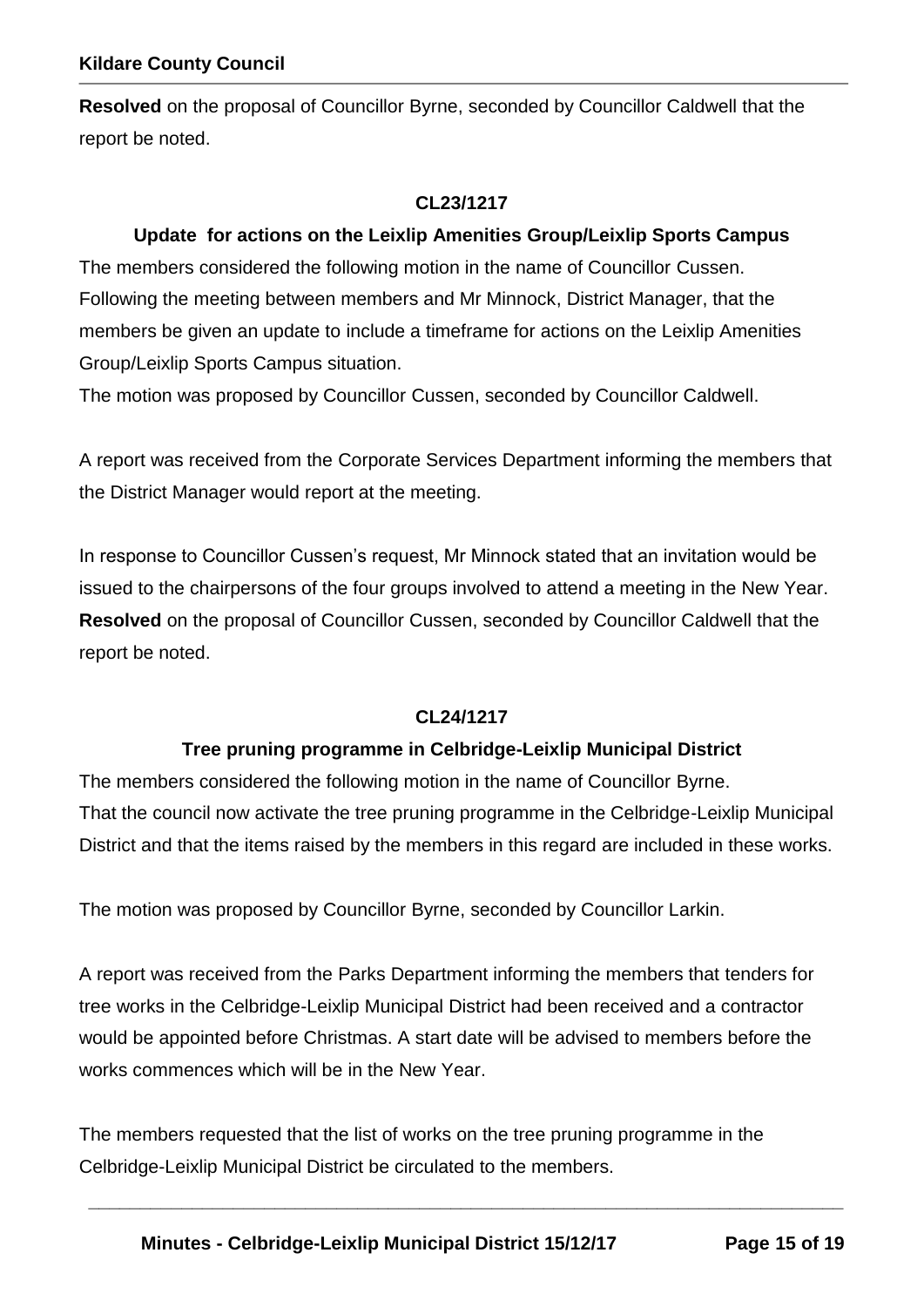**Resolved** on the proposal of Councillor Byrne, seconded by Councillor Larkin that the list of works on the tree pruning programme in the Celbridge-Leixlip Municipal District be circulated to the members.

## **CL25/1217**

#### **Approval of twinning of Celbridge with Versailles, France**

The members considered the following motion in the name of Councillor Coleman. That this municipal district approves the twinning of Celbridge with Versailles, France.

The motion was proposed by Councillor Colman, seconded by Councillor Caldwell.

A report was received from the Community and Cultural Department informing the members that this was a matter for the members to agree.

Mr Minnock informed the members that before another twinning was signed, the Protocol Committee were developing a policy and structure for twinnings in the county and if the members agreed in principle to this twinning then subject to protocol, an agreement could be entered into.

**Resolved** on the proposal of Councillor Coleman, seconded by Councillor Caldwell and with agreement of all the members that the twinning of Celbridge with Versailles, France be agreed subject to policy currently under consideration by the Protocol Committee.

#### **CL26/1217**

#### **Improved Local Link Services for the Celbridge-Leixlip Municipal District**

The members considered the following question in the name of Councillor Cussen. Can Local Link be asked to issue the Celbridge-Leixlip Municipal District members with some detail (draft plan and timeframe for implementation), in respect of improved local link services for the Celbridge-Leixlip Municipal District?

A report was received from the Community and Cultural Department informing the members that at this time, there is no specific plan or budget in relation to the Celbridge-Leixlip Municipal District area from a Local Link perspective. Local Link were open to the involvement of councillors in the process to identify need which would be considered for future processes.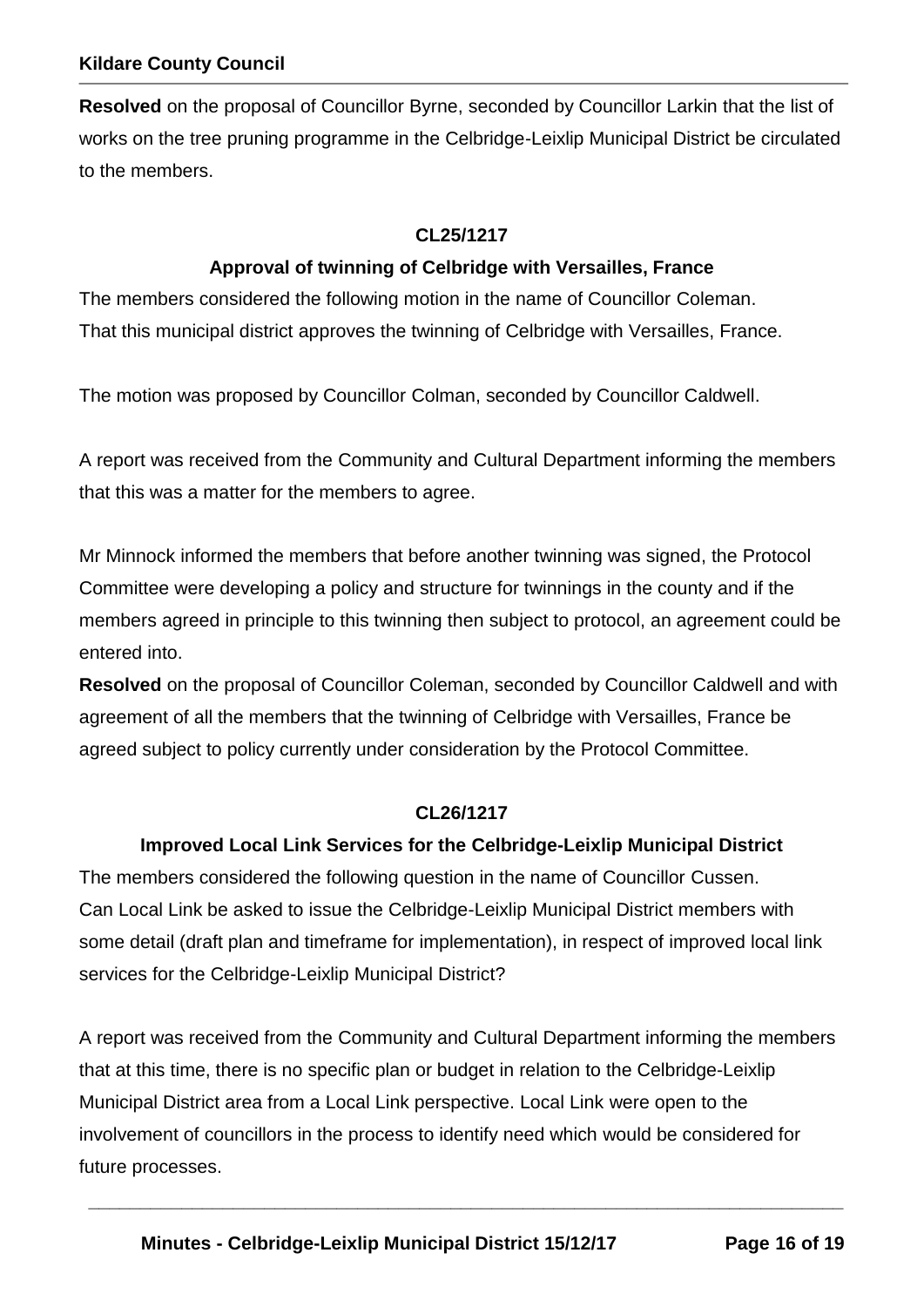Councillor Cussen stated that she was not happy with the report as there was a great need for a link service in the municipal district.

Mr Minnock stated that an invitation would issue to Local Link to attend a meeting with the members to discuss this issue.

The report was noted.

#### **CL27/1217**

#### **Clarity on use of development levies for new estates in the Municipal District**

The members considered the following question in the name of Councillor Neville. Can the council give clarity on the use of development levies for new estates in the municipal district, the extent to which they can be kept locally and what range of projects they can be assigned to?

A report was received from the Finance Department informing the members that Development contributions collected for roads, car parking and surface water are centralised for use throughout the county.

Development contributions collected for community and recreation and amenity are retained for use within the relevant municipal district.

Development contributions can only be spent on public infrastructure and facilities (capital) projects. In this context public infrastructure and facilities are;

#### Road Infrastructure

The sum levied was a contribution towards the cost of:-

- (a) the provision of boundary treatment, landscaping works and planting;
- (b) the provision of roads;
- (c) the refurbishment and upgrading of roads;
- (d) the acquisition of land in respect of (a) to (c) above; and
- (e) any matters ancillary to (a) to (d) above

Recreational and Community Facilities and Amenities

The sum levied is a contribution towards the cost of:-

- (a) the provision of open spaces;
- (b) provision and refurbishment of recreational and community facilities;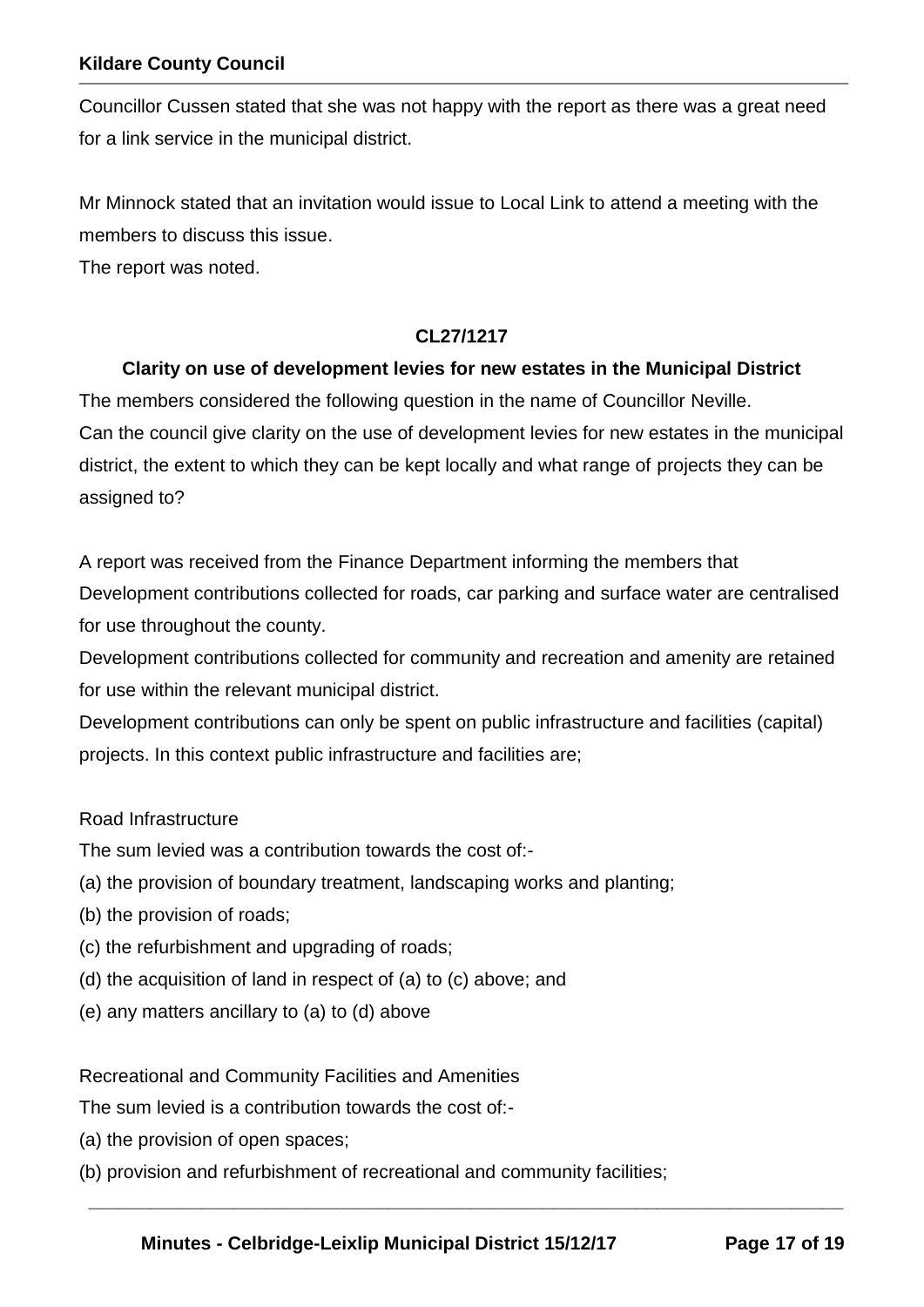- (c) the acquisition of land in respect of (a) above; and
- (d) any matters ancillary to (a) to (c) above.

Car Parking Facilities

The sum levied is a contribution towards the cost of:-

- (a) Shortfall in the provision of car-parking facilities
- (b) the acquisition of land in respect of (a)
- (c) any matters ancillary to (a) and (b) above

Public Surface Water Drainage Services

The sum levied is a contribution towards the cost of:-

(a) the provision of sewers and drains;

(b) the refurbishment, upgrading, enlargement or replacement of sewers and drains;

(c) the acquisition of land in respect of (a) and (b) above; and

(d) any matter ancillary to (a) to (c) above

The report was noted.

The meeting concluded.